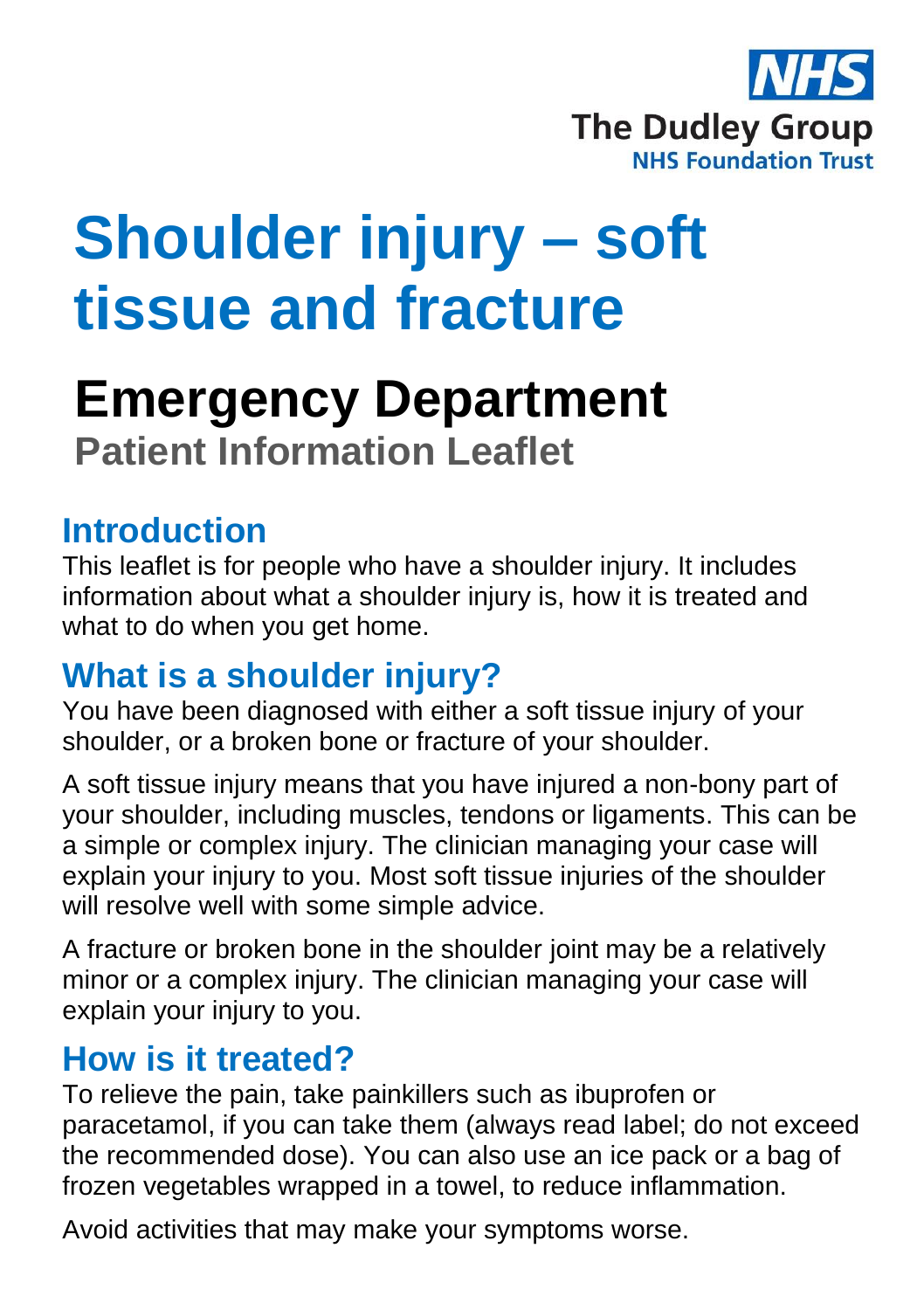## **Exercise**

This is for a soft tissue injury to the shoulder. If your consultant or the emergency department healthcare practitioner is happy for you to exercise your shoulder, please complete the following exercises, within comfort.

#### **1. Pendular exercises**

Lean onto a table with your good arm, letting your affected arm dangle forwards in front of you. Hold some form of weight to distract from the shoulder.

Using gentle movements of the body, let this arm swing backwards, forwards, side to side, and in circles.

The more you lean your body forwards, the more you will exercise the arm.

#### **2. AAROM shoulder flexion in supine (long lever)**

Lie on your back with your arms resting on your stomach.

Interlock your fingers and then use your unaffected arm to lift your affected arm towards the ceiling whilst keeping your elbows straight.

Continue this movement towards the floor behind you ensuring the weight of your affected arm is supported.

Hold this position.

Return to the start position and repeat.

#### **3. Isometric GHjt ER(N) in stand**

Stand straight with the elbow on your affected arm bent to 90 degrees.

Place your other hand on the outside of your affected wrist.

Keeping your body still, push your wrist outwards into your good hand, resisting the movement.

Make sure you are trying to rotate the arm outwards, and not trying to push outwards with your elbow.

Hold this position.

#### **4. Isometric GHjt flexion (wall)**

Stand up straight facing a wall.

You may want to do this exercise with your elbow bent.





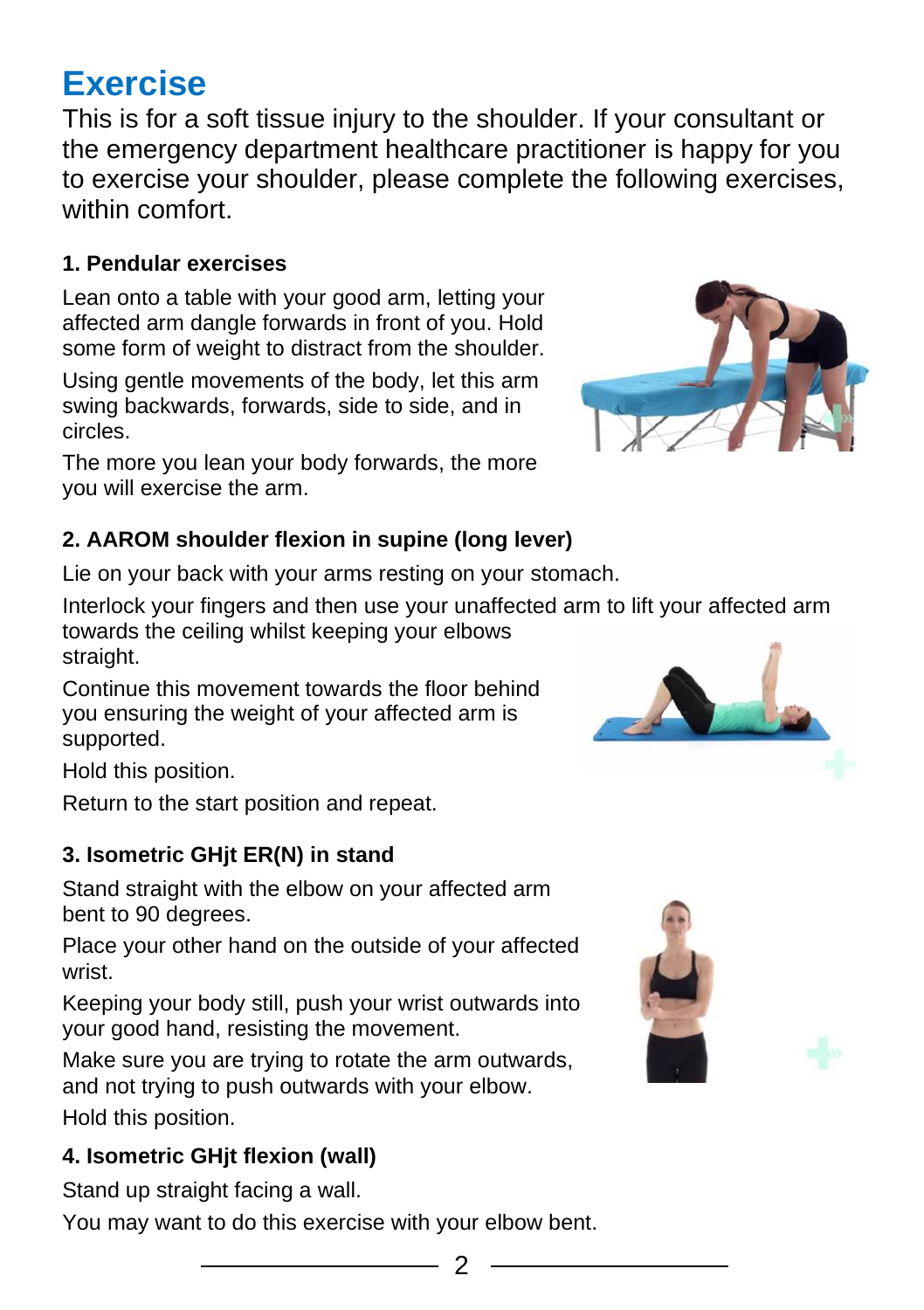Make a fist with your hand and press your fist into the wall, ensuring the movement comes from your shoulder and not your wrist or elbow.

Hold this position, with your gaze directly ahead, your neck long and your shoulder blades back and down.

#### **Images and information taken from Physitrack®**

## **If you sleep on your side, you should:**

- Make sure that your head and neck are in line with the rest of your spine.
- Use enough pillows to keep your head straight:
	- $\circ$  Your head will be pushed up if your pillows are too thick.
	- o Your head will drop down if your pillows are too narrow.
- Keep the arm that you are lying on in front of you.

### **If you sleep on your back, you should:**

• Put a rolled-up towel at the back of your neck at night. It might help you to feel more comfortable.

## **Follow-up care**

The healthcare practitioner caring for you will let you know if we need to review you.

Depending on your shoulder injury, you may need further treatment, such as:

- Physiotherapy.
- Injections of corticosteroids a type of medication used to reduce inflammation.
- Surgery (in some cases).

The healthcare practitioner caring for you will discuss this with you. In most cases, shoulder injuries improve in time if treatment advice is followed. If you need a review, we will give you an appointment which will take place in the Emergency Department, or the Fracture Clinic in the north wing of the hospital.

Alternatively, we may refer you to the Virtual Fracture Clinic who will contact you. At the appointment, a senior doctor will review your injury.